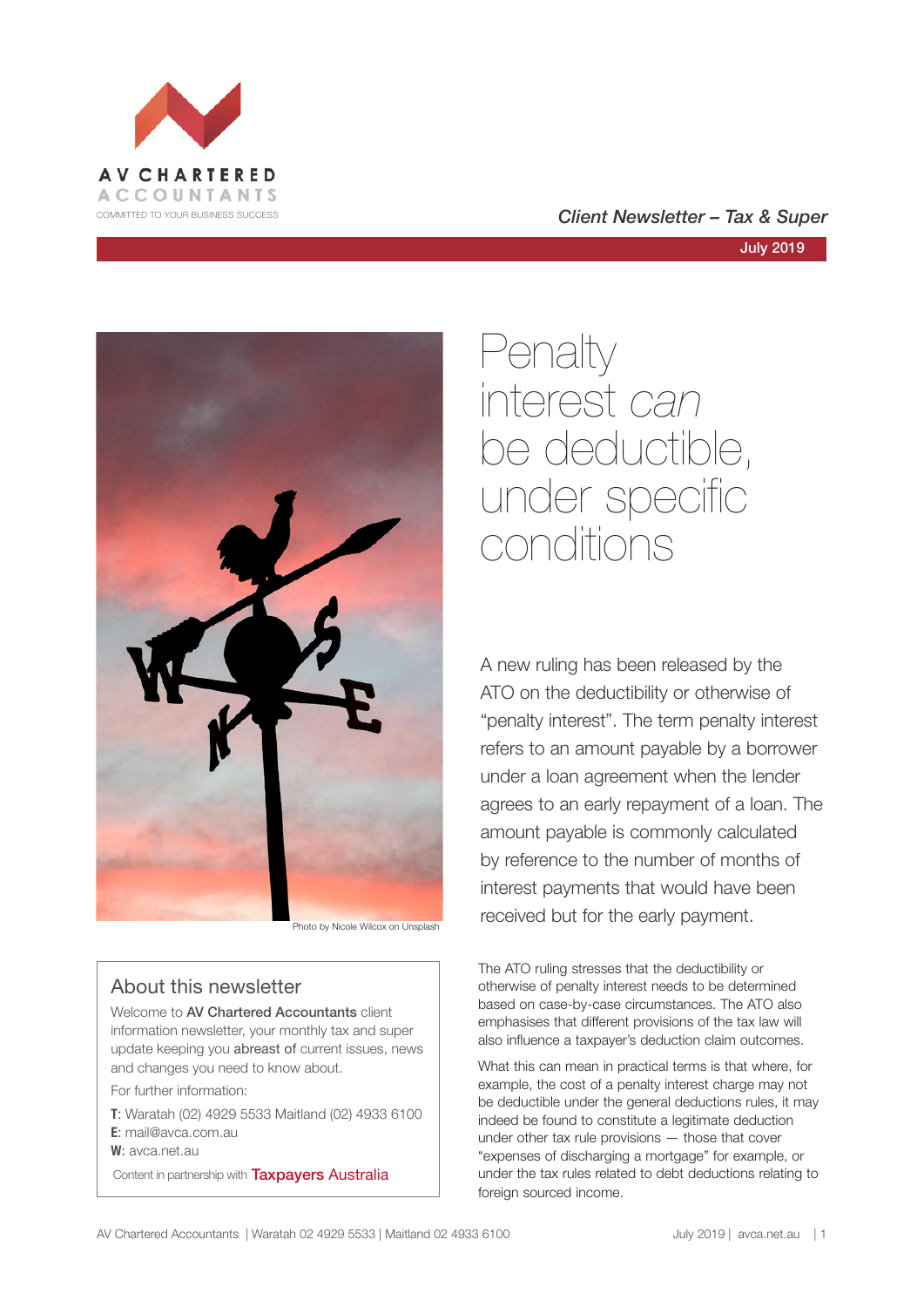### Penalty interest can be deductible, under specific conditions *continued*

### GENERALLY DEDUCTIBLE

The ruling says that penalty interest is generally deductible where:

- the borrowings are used for gaining or producing assessable income or in a business carried on for that purpose, and
- it is incurred to rid the taxpayer of a recurring interest liability that would itself have been deductible if incurred.

Penalty interest that is incurred to discharge a mortgage may be deductible to the extent that borrowed funds were used to produce assessable income. Deductibility for penalty interest is not affected by the cost being capital or revenue in nature (more below).

### NO DEDUCTIBILITY

Apart from the above, penalty interest is not deductible to the extent that it is a loss or outgoing of capital, or of a capital, private or domestic nature. Although called "penalty interest", the ATO emphasises that these costs are not paid for the use of the lender's money, which covers the usual meaning of "interest", but is paid to make up for a borrower *not committing* to that interest. This is where such costs can be deemed to take on a "capital" nature.

Also there is no deduction available if penalty interest is framed as a cost of borrowing in establishing a loan, as the cost is incurred after the money is borrowed. Note that penalty interest is not viewed by the ATO as being naturally attributable to a balancing adjustment event in relation to a depreciating asset, so the cost in these cases may or may not be eligible to be included in the asset's cost. Case-by-case application may be required.

### ALSO TO BE CONSIDERED

Other penalty interest considerations revolve around capital gains tax, and in some cases foreign sourced income.

If the outgoing is incurred to acquire a CGT asset this may be an incidental cost that can form part of the cost base of that asset. Again the term used requires a reminder that the cost is not a "penalty" in the usual sense, so should not be excluded from a cost base on that basis.

### WORKED EXAMPLES

As is frequently found, case studies and examples can help explain the application of the law. The following are provided by the ATO.

#### *Changing lender*

*John can refinance his rental property at a lower interest rate. In order to refinance, John pays out the first loan early. He incurs penalty interest calculated on the basis of one month's interest for each year of the loan period remaining.*

*The advantage sought in practical terms by repaying the first loan early and incurring penalty interest is future interest savings from a lower interest rate. Penalty interest is of a revenue character and deductible under the general deduction rules.*

*Alternatively, where refinancing affects the discharge of a mortgage securing the first loan, the penalty interest is deductible under those rules.* 

#### *Selling up*

*Sally sells her rental property, repays the loan to discharge the mortgage over the property and incurs penalty interest.*

*The penalty interest is a necessary incident of the sale of the property. A payment so connected to the realisation of a capital asset will be on capital account and not deductible under the general deduction rules. As the penalty interest is not a cost of borrowing incurred in establishing the loan, it is also not deductible under the cost of borrowing provisions. It is however deductible under the rules pertaining to expenses incurred when discharging the mortgage.* 

#### *The beach house*

*Alex obtained an unsecured loan to purchase a beach house to use solely as a holiday house for his family. Alex and his family move interstate for work. Alex sells the beach house, immediately repays the loan early and incurs penalty interest.*

*Penalty interest is incurred in connection with selling a private-use asset; the expenditure is private in nature and not deductible under the general deduction rules. As the loan is unsecured, the rules governing discharging a mortgage cannot apply.*

*The penalty interest is an incidental cost that relates to the sale of the beach house and may be included in the cost base or reduced cost base — however if the loan is not repaid immediately it would be difficult to demonstrate that the penalty interest is an incidental cost.* n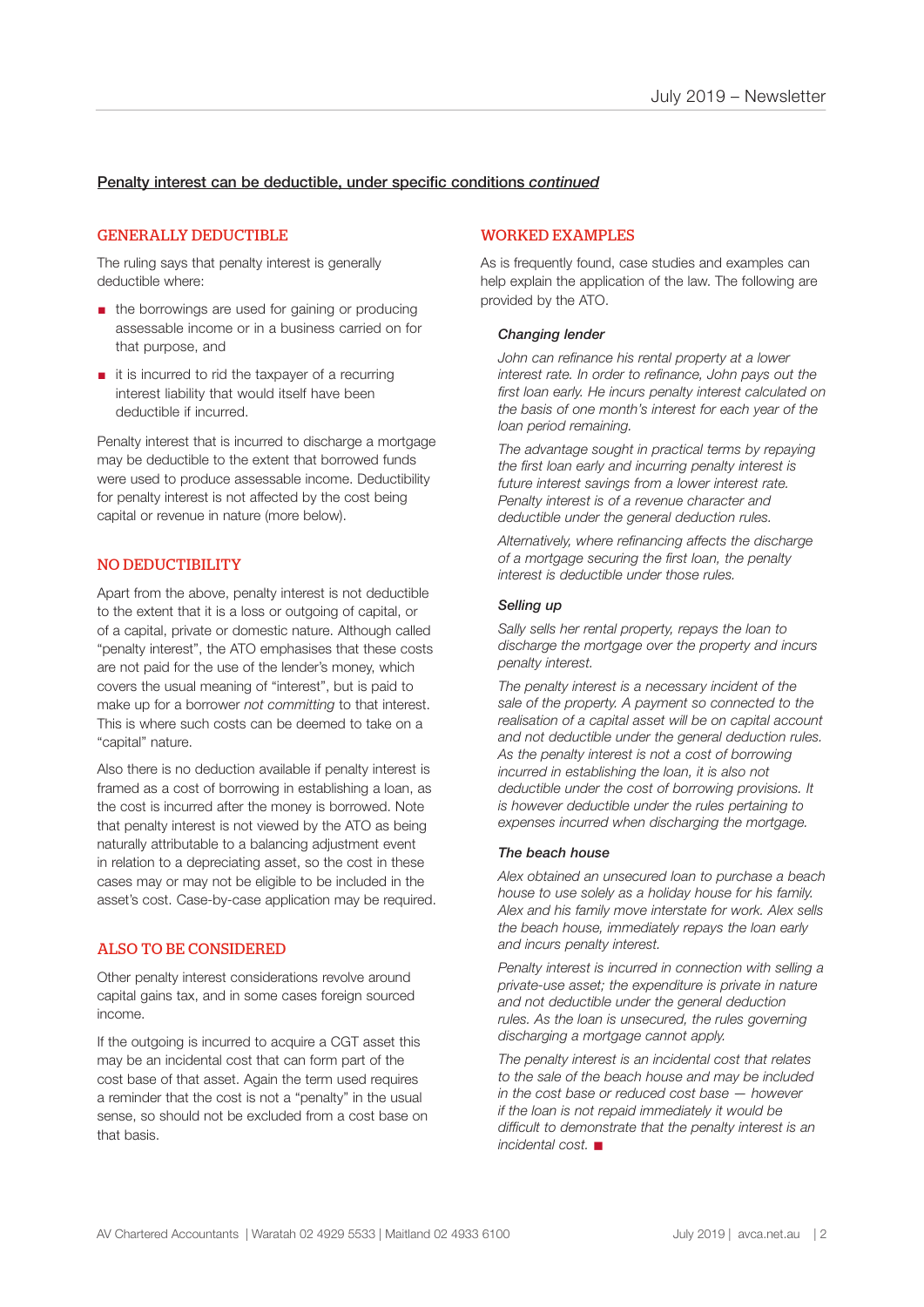# Carrying forward concessional super contributions

The income year of 2019-20 has just ticked over,<br>which is also the first year in which an individual is able to make additional catch-up contributions to super through the application of unused concessional (before tax) contributions.

These are "unused" if the fund member made less than the legislated cap on such contributions, which was reduced to \$25,000 per year from 1 July 2017.

The rules that allow for a catch-up started to take affect one year later. From 1 July 2018, if a fund member had a total super balance of less than \$500,000 on the previous 30 June, and they make or receive concessional contributions (CCs) of less than the "basic cap" of \$25,000 a year, they have been able to accrue unused amounts for use in subsequent financial years.

These CC amounts that started to accrue from July 2018 have therefore become carried-forward unused cap amounts that are available to be used from 1 July 2019. Unused cap amounts can be carried forward for up to five years.

# New rules, new limits

These are relatively new rules, which are generally referred to as the "unused concessional cap carry forward" rules. As mentioned, they permit individuals who have a total super balance of less than \$500,000 just before the start of a financial year (that is, 30 June of the prior year) to increase CCs for a particular year by unused amounts of their CC caps from earlier years.

It is only the member's total super balance on 30 June of the year prior to the contributions being made that is relevant here. This means an individual who may

Photo by Stephen Radford on Unsplash

not qualify in a financial year, due their super balance exceeding the \$500,000 threshold, may become eligible in a future year if their balance falls below \$500,000.

Basically, the amount of an unused concessional cap is the difference between the CCs made by the individual in a financial year and the basic CC cap for that year. An individual may therefore be entitled to contribute more than the basic CC cap for the year and make additional CCs for any unused amounts without exceeding (breaching) their cap. The unused concessional cap is therefore the individual's CC cap as modified by the unused concessional cap carry forward rules, not the "basic CC cap" for the year.

It is important to note that only the unused concessional cap for 2018-19 and future financial years can be carried forward. For instance, if an individual with a total super balance of less than \$500,000 makes CCs totalling \$3,000 in 2018-19, they would have an unused concessional cap amount of \$22,000 in that year. This amount could then be carried forward and contributed, say, in the 2023-24 year (in addition to the basic CC cap for that year) without the member breaching their available cap.

So assuming no indexing of the basic CC cap of \$25,000 and no CCs being made in previous years, it is possible for an individual with a total super balance of less than \$500,000 to contribute up to \$150,000 (that is,  $$25,000 \times 5 + $25,000$ ) in a financial year without exceeding their cap. This strategy would benefit someone who has been unable to use their CC cap in full in previous years, such as women who took maternity leave or individuals with periods of high and low income (for example, primary producers).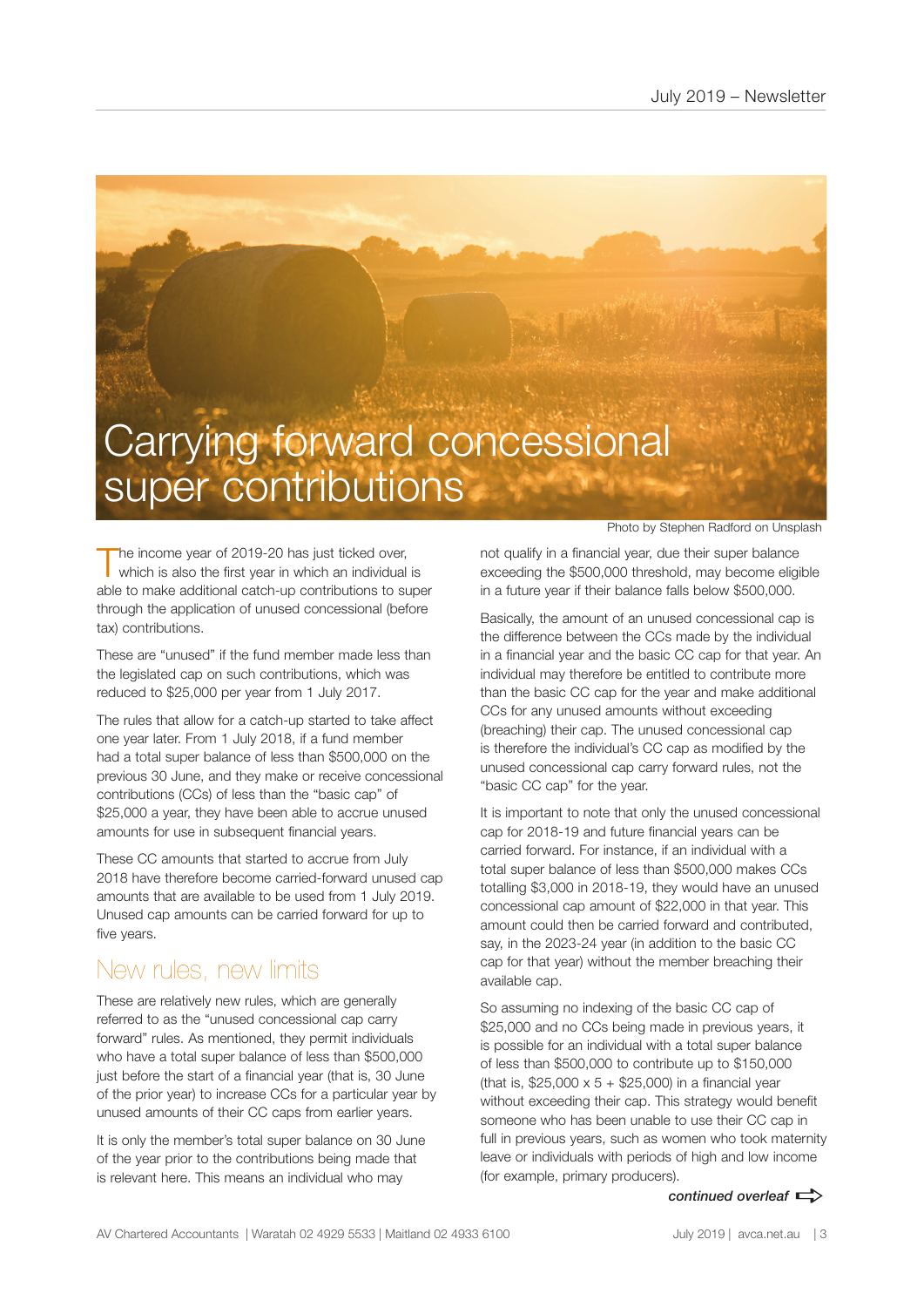### Carrying forward concessional super contributions *continued*

# Important background facts

The ability to make CCs is not limited by the size of the individual's total super balance, meaning an SMSF member can still make CCs of up to \$25,000 each financial year, regardless of their total super balance. Note that while the basic CC cap is indexed by average weekly ordinary time earnings (AWOTE) in increments of \$2,500, the \$500,000 total super balance threshold is not indexed.

CCs include personal deductible contributions and contributions (including salary sacrificed contributions) for which an employer claims a tax deduction. As CCs are paid before tax is applied, they are included in the assessable income of the super fund that receives them. They are taxed at the fund rate of 15%, forming part of the taxable component of a member's interest in a super fund.

Furthermore, from 1 July 2017, the 10% maximum earnings condition for personal deductible contributions no longer applies. This means individuals may be able to make their own personal contributions to super and receive a full deduction for the entire amount of personal CCs made (should they have sufficient personal income to offset the deduction).

Given the tax deduction claimed cannot create a tax loss, it is only the amount of personal super contributions that the ATO allows an individual as a deduction in their income tax return that will count towards their CC cap. The remaining amount will count towards the individual's non-concessional contribution cap.

Before 1 July 2017, only self-employed people whose predominant income was not from employment and those who were not employed could generally meet the 10% maximum earnings test and claim a tax deduction for their personal super contributions.

## Tax planning considerations

The abolition of the 10% test from 1 July 2017 has offered more flexibility and help with tax planning. Given not all employers offer salary sacrifice agreements, this has allowed all employees up to age 75 to make personal contributions to super and claim a tax deduction for the contributions (subject to having enough income to offset the deduction).

When both the employer and the employee make CCs to super, consideration needs to be given to what CCs have been made by the member's employer (or employers) during the year to avoid exceeding the reduced CCs cap. Those who have more than one job are likely to have multiple employers paying their contributions into more than one super fund, so they should check what CCs have been made to all their super funds during the year before arranging for any additional personal CCs to be paid into their super account.

With the lowering of the CC cap from 1 July 2017, it is important that members are aware of all the amounts being contributed to their fund(s) by their employer. This includes checking whether the employer pays any costs (such as insurance premiums or super administration fees on behalf of the fund) as those amounts will also count towards the member's CC cap.

It is not enough to use payslips to track employer contributions, as they do not take into account any amounts paid by the employer towards insurance premiums and administration fees on behalf of the fund or when the contributions are received by the fund. For example, a contribution deducted from an employee's pay in June 2018 may not have been paid into the employee's fund until July 2018, causing the contribution to be counted towards the member's CC cap in the 2018-19 financial year.

Salary sacrifice agreements should have been revisited to ensure that the total amount of contributions made by the member and their employer do not exceed the lowered CC cap of \$25,000.

It is also important to note that while individuals will not be required to meet the "10% test" from 1 July 2017, they will still need to continue to give the trustee a "Notice of intent to claim a deduction" indicating how much they intend to claim by way of a tax deduction for the year the contribution is made. The trustee of the fund must also provide the individual with an acknowledgement of receipt of the notice.  $\blacksquare$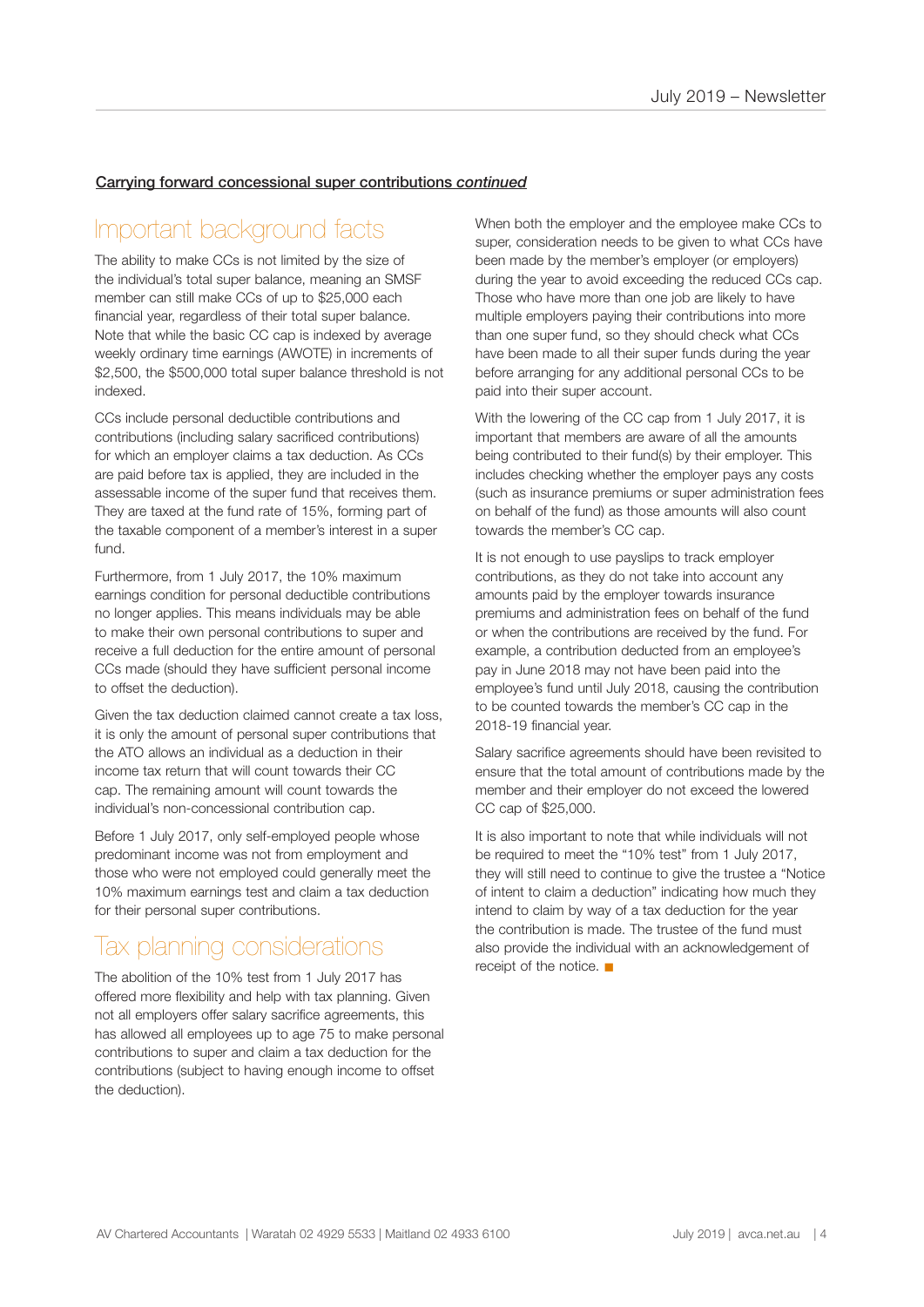Photo by Ridhwan Nordin on Unsplash

# Business trading structures: What's best for your business?

When you have plans for starting a new business, one of the central decisions is which business trading structure will work best for your venture.

The general problem however can be that there are both pros and cons with the main options available, so considerations need to be given with regard to the overall situation as well as the specific conditions presented with any business venture. To explain the options, we can look at one example that has typical conditions found in many businesses.

Take for example the case of Paul and Jenny, who want to purchase an existing food catering business together. They are considering the best business structure that should result in the best conditions for success.

Paul is a nutritionist and has expertise creating customised nutritionally balanced meals for a variety of customer needs. He is also a qualified chef and has management experience having worked as an executive chef in a major hotel chain in Singapore. However, he does not have any experience in Australia. Even though he has the right skills set to operate a catering company, he'll need help from someone who is familiar with the local food industry to help him build his business.

Jenny, on the other hand, has more than 20 years' experience in the Australian food industry, having worked in and managed various sized retail food outlets and also at a central kitchen facility for a franchisor. She has the relevant contacts to enable the business to grow after its acquisition. She intends to continue with her current consulting role for her private company.

### PURPOSE OF THE ACQUISITION

Both Paul and Jenny want to expand on the business that they are acquiring, which currently only has a very small commercial kitchen preparing pre-packaged (nutrition/ calorie controlled) meals for fitness centres. The business is mainly wholesale but they are planning to cater for retail customers as well and eventually have a retail store selling not just pre-packaged meals but fresh, healthy food and beverages on site. They will need funding for the proposed expansion very soon after the acquisition of the business.

THE TRADING VEHICLE

The crucial issues for them both to consider include:

- $n$  the nature of the business
- $\blacksquare$  their intentions for the business
- n funding requirements
- exposure of personal assets to creditors of the business
- ease of admittance of new business partners and the departure of existing ones
- taxing of profits
- § considerations for specific structures that may avail them of tax concessions.

The main options that could be considered include a partnership, a company, and a unit trust.

### A PARTNERSHIP

Paul and Jenny essentially come together as two individuals, working together to pursue a joint venture. Points to consider here are:

- § Joint and several unlimited liability: The partnership is not a separate entity and both Paul and Jenny will be entering into contracts with third parties in their personal capacities. This means that each will be liable for the other's actions in the conduct of the business and their liabilities to third parties are joint and several (meaning that third parties can pursue each of them for the full amount owed even though Paul and Jenny may be 50-50 partners in the venture).
- Cannot draw a salary: They cannot be employees of the partnership and they can only be remunerated in the form of profits distributed to them. If Paul intends to be the chief operator and brain behind the creation and delivery of the meals, and Jenny only works part time to bring in leads, then this structure will create problems for them. However, this problem could be rectified by allowing Paul to draw a salary as a first cut of profits, which would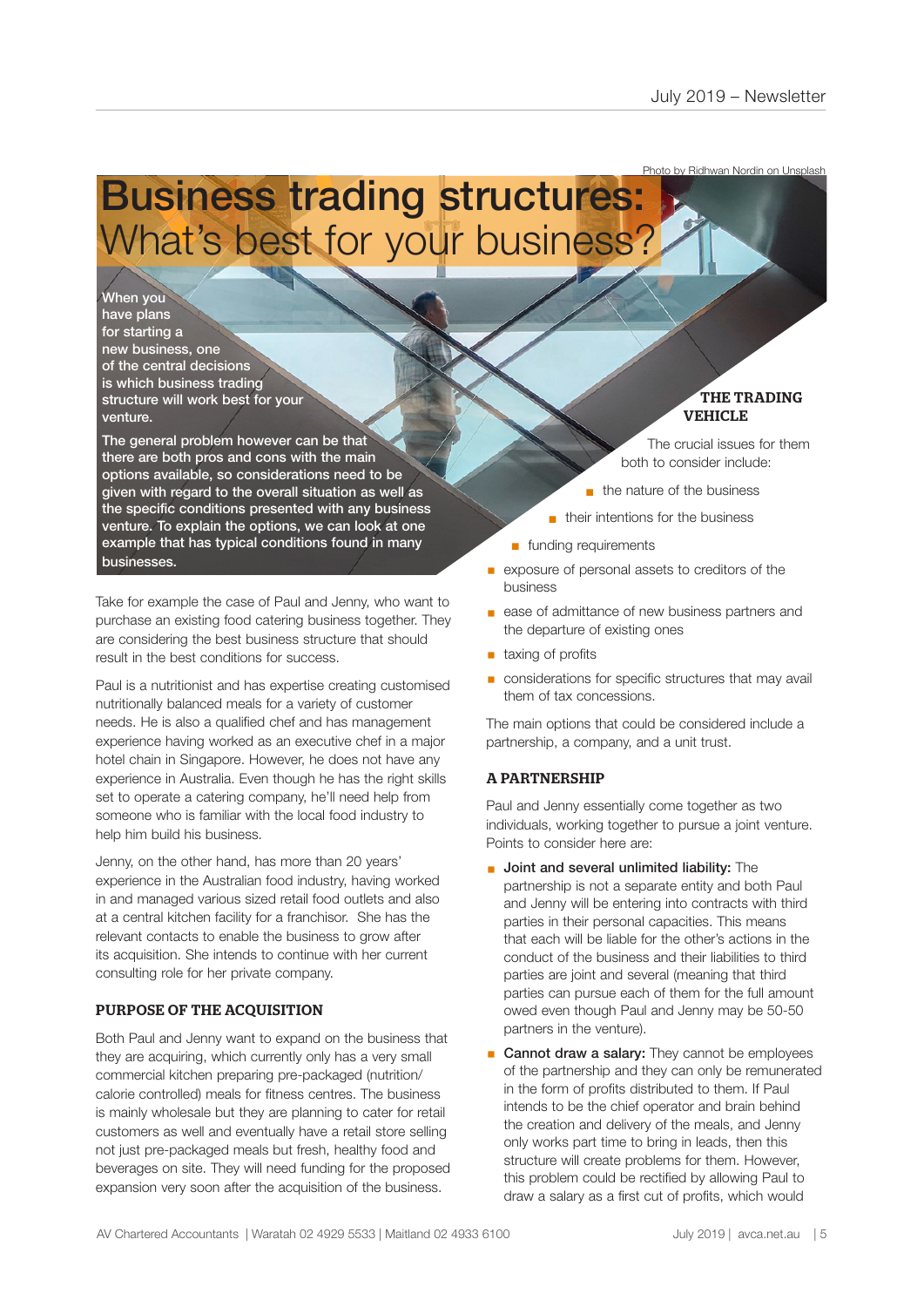### Business trading structures: What's best for your business? *continued*

not be a deductible expense for the business, before the 50-50 split of profits. Paul and Jenny would also need to have this arrangement clearly specified in their partnership agreement.

- **Example 3 Funding obstacles:** Paul and Jenny will need to resort to personal assets as security for any debt funding required for the business. Equity funding is possible with the admission of new partners, but issues will arise on the taxation front because this will involve a disposal of the partnership assets to the new partner, with the attending tax consequences. The 50% CGT discount however is available to Paul and Jenny if the disposal occurs after 12 months of the business acquisition.
- Profits distributed from the partnership will be taxed in the hands of Paul and Jenny: As Jenny is continuing with her existing consulting role, she may be subject to a higher marginal tax rate than if profits are taxed at company rates.

### A COMPANY

- **E** Limited liability: Paul and Jenny's liabilities will be limited to any unpaid amount on shares issued to them.
- **Remuneration:** Paul and Jenny can be paid a salary commensurate with the time and efforts they devote to the business.
- **Continuity:** The company is a perpetual entity and will not be affected when either Paul or Jenny leaves the business or when new principals are admitted.
- Reinvestment of profits: It is a cost effective way to reinvest earnings into the business to meet growth and operational needs, as companies can retain earnings.
- Security for funding: Funding can be accommodated by issue of new shares (without requiring a disposal of existing partners' interests as is the case with a partnership) or debt financing where the company's assets can be used as security. In practice, however, financiers will still require the directors to put up their personal assets as security.
- Tax rate: Company tax rate is fixed at 27.5% (presently) for the proposed business (as this is a base rate entity).
- CGT 50% discount: Not available to companies when they sell their assets. In the current scenario, it is unlikely that the company will accumulate significant assets that will be sold later for significant capital profits. Therefore, in reality, the benefit that may flow from this concession to Paul and Jenny is very limited. However they will need to form a view about whether they consider the goodwill may increase significantly in value over time and this may influence their choice of structure.

■ Small business CGT concessions could be considered at the time of sale.

### A UNIT TRUST

- **Example 2** Limited liability is possible: A unit trust with a corporate trustee will give Paul and Jenny limited liability as in the case if using a company structure.
- Reinvestment of profits not as cost efficient: All profits of the unit trust will need to be distributed (to avoid being taxed at the highest rate) to the unitholders and taxed in the unitholders' hands first. Post tax profits can then be loaned back to the business.
- CGT 50% discount: Available to unitholders, but the nature of Paul's and Jenny's business means that they will not derive much benefit from this concession.

### ADMINISTRATION AND MAINTENANCE COST **DIFFERENCES**

**Partnership:** Usually requires a partnership agreement (which can be verbal, but to avoid future disputes between the partners it is advisable to have a partnership agreement prepared). The partnership will need to file a tax return even though it does not pay any tax itself.

**Company:** Involves registration and set up costs, costs of annual reporting and preparation of tax returns. Administrative work is also required to keep the company register and ASIC data up to date. To better document the rights and obligations of the shareholders to avoid future disputes, a shareholders agreement is recommended.

**Unit trust:** Established by a unit trust deed and, where a corporate trustee is appointed, the costs of setting up a company will need to be included. The relationship document between the various unit holders will be a unit holders agreement.

### KEY TAKEAWAYS

When exploring the various business structures, the following will need to be taken into account:

- **the new business's objectives**
- **•** revenue and duty implications
- **how funding can be achieved under each structure,** and what are the different forms of financial or security arrangements
- the possible need for the advice of other professionals, such as lawyers, financial planners, mortgage brokers or insurance brokers.

Please consult with this office should you need further guidance or help.  $\blacksquare$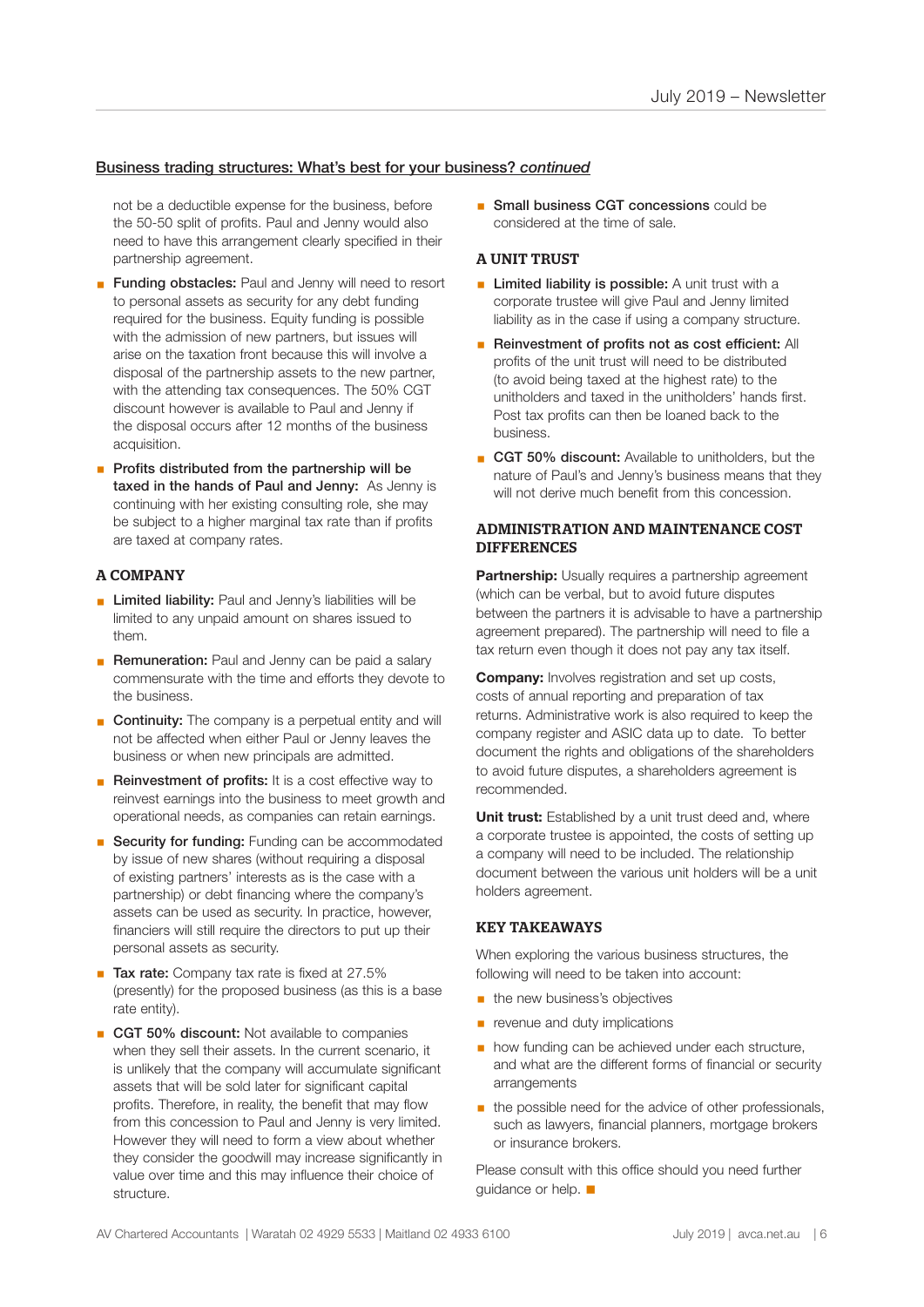

lead to more SMSF audits

Photo by Sarah Kilian on Unsplash

In the year since event-based reporting (EBR) started for SMSFs (from 1 July 2018) the ATO says an unprecedented number of transfer balance cap reports have required re-reporting.

The transfer balance account report (TBAR) is used to report certain events and is separate from the SMSF annual return. The TBAR enables the ATO to record and track an individual's balance for both their transfer balance cap and total superannuation balance.

The ATO says the regulations in place do not provide it with a discretion for "special circumstances" regarding contraventions of the transfer balance cap, and that it is particularly important for all SMSF trustees and members to self-monitor and ensure that no member exceeds the cap.

The re-reporting incidents, says the ATO, has mostly been in response to determinations and commutation authorities it has issued. It says that in some instances the amended reporting indicates:

- the member was not actually receiving a pension during 2017-18
- the pension was commuted on 1 July 2017 so that the member was never in excess
- the member had commuted the pension before 1 July 2017 to avoid being in excess, and the trustees had incorrectly included the commuted amount in their original reporting
- the member commenced a pension during 2017-18, however the initial value reported to the ATO was

amended so that the individual no longer exceeded their transfer balance cap.

The amended reporting usually results in the determination or commutation authority being revoked. ATO records show that approximately 39% of commutation authorities issued to SMSFs in the 12 months since were revoked, including commutation authorities issued to APRA funds after SMSFs had corrected reporting errors.

## What to carefully check

Due to the large number of amended TBARs it is receiving for SMSFs, the ATO is reminding SMSFs that it is important to check the following in the case where a member received a pension during an income year:

- that an appropriate condition of release was met
- that the pension is valued correctly in financial statements
- the commencement date of the pension and any commutations have been properly documented
- exempt current pension income (ECPI) has been correctly calculated with respect to the pension and any commutations that occurred during the year have been considered
- the payments from the pension have actually been paid
- the minimum pension payment requirements have been met.

The ATO has also announced that any TBAR re-reporting by SMSF trustees for future income years will be closely monitored, and that it may request evidence of relevant documents and calculations to substantiate the TBAR amendment.  $\blacksquare$